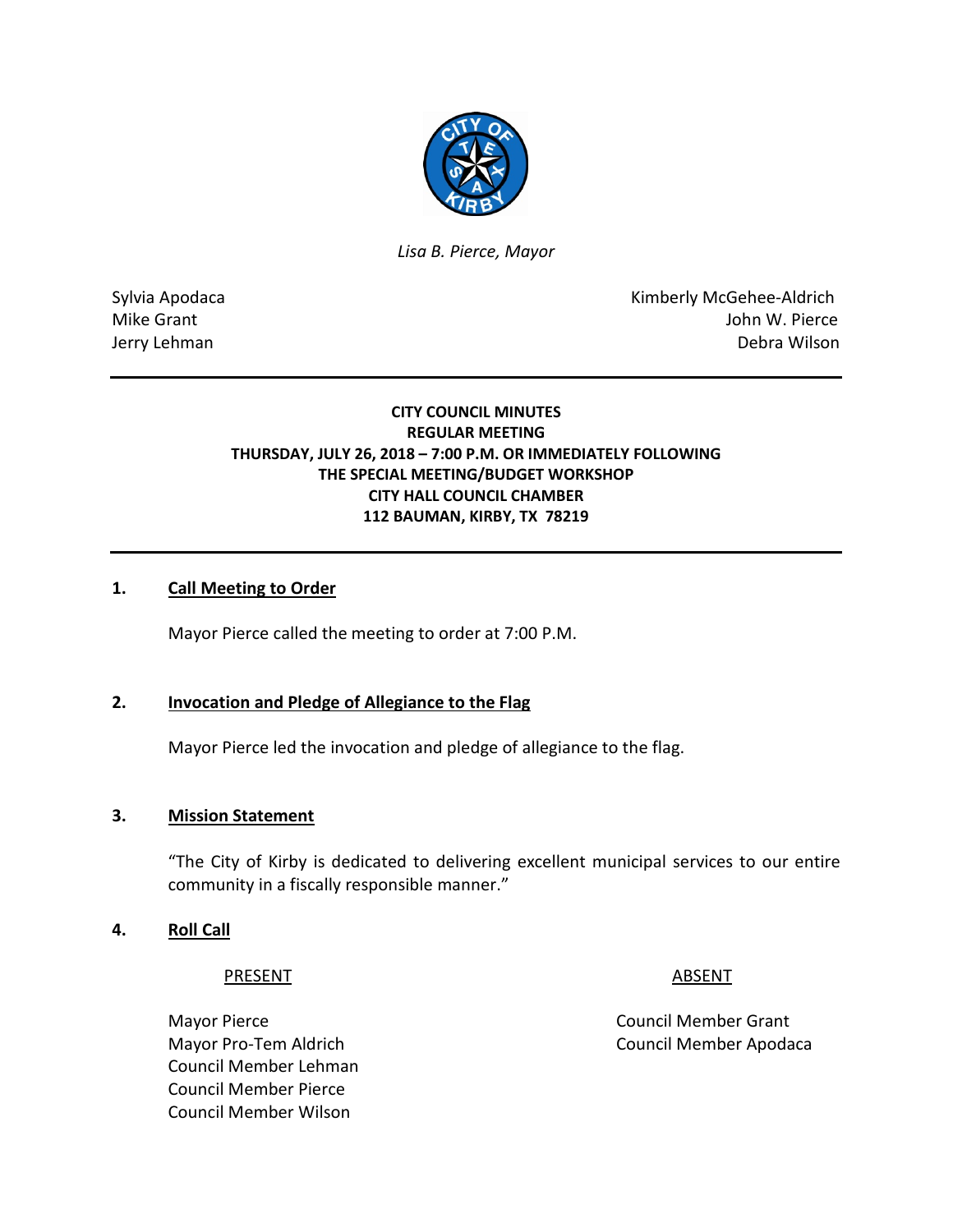## **5. Citizen Participation**

There were not any citizens to participate.

## **6. Consideration Of And Action On Minutes**

#### a. Regular Meeting Minutes – July 12, 2018

Council Member Lehman moved to accept the Regular Meeting Minutes for July 12, 2018; seconded by Mayor Pro-Tem Aldrich. The motion carried with a 4-0-1 vote.

AYES: 4 NAYES: 0 ABSTAIN: 1 (Council Member Wilson)

#### **7. Presentation**

# a. Beautification And Recycle Committee Yard Of The Quarter Award

Barbara Herb, Chairperson – Beautification and Recycle Committee, stated Mr. and Mrs. Hinojosa are the recipients of the Yard of the Quarter Award. Unfortunately, they were unable to attend the meeting.

# **8. Discussion And Possible Action**

# a. Discussion And Possible Action On National Night Out Being Moved To Friendship Park

Council Member Pierce moved to postpone this item due to the absence of Council Member Grant who had requested the item; seconded by Council Member Wilson. With all voting, "aye" the motion carried with a 5-0 vote.

AYES: 5 NAYES: 0

# b. Update, Discussion And Possible Action On Little Free Libraries - Donna Dryja

Mayor Pierce asked Donna Dryja to come forward and provide her update.

Ms. Dryja provided an update on the Little Free Libraries. She asked Council if she could add a fourth location at the Ignacio "Nacho" Ceja Park.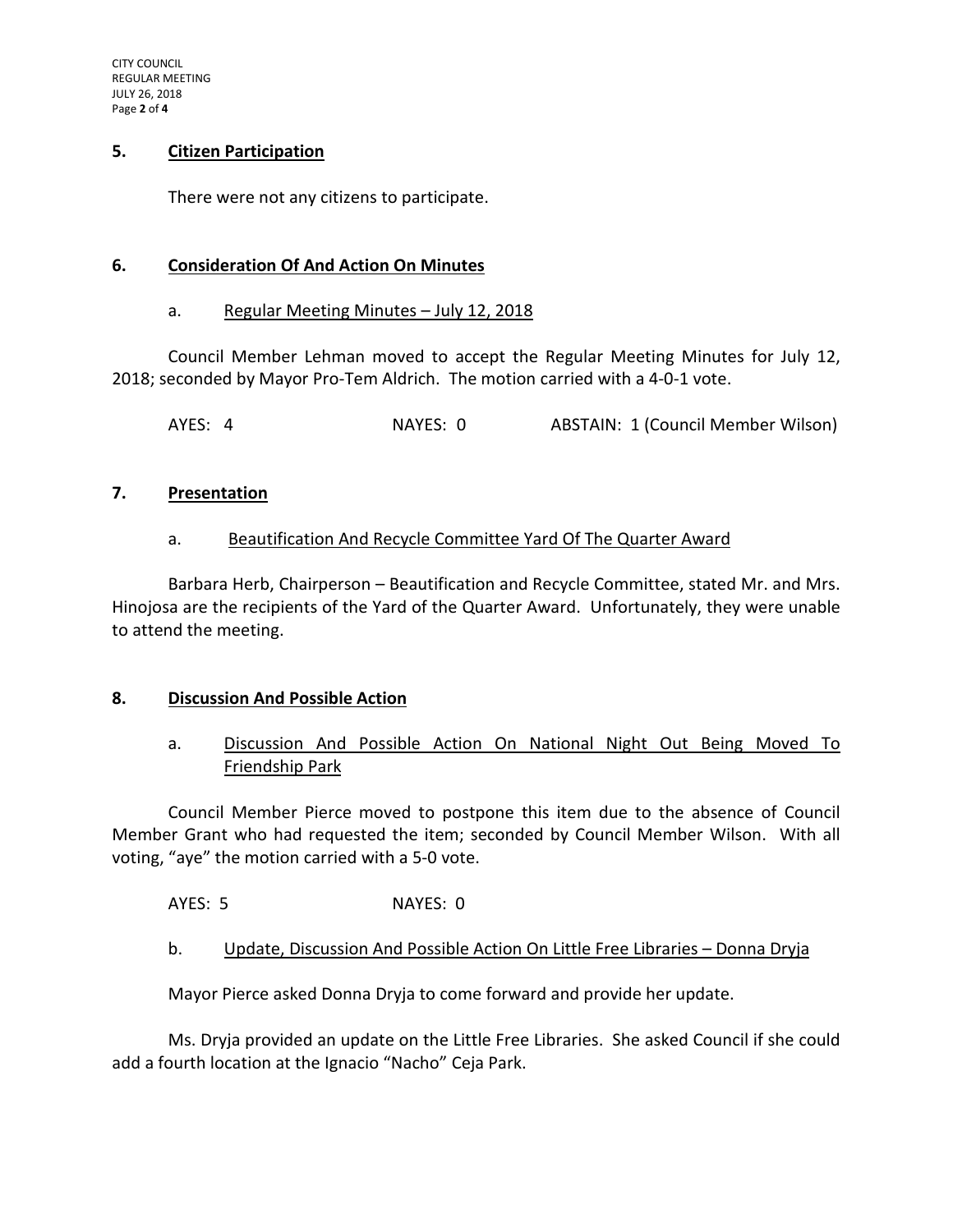Council Member Lehman moved to approve the proposal submitted by Donna Dryja to allow a fourth Little Free Library box at Ignacio "Nacho" Ceja Park; seconded by Council Member Wilson. With all voting, "aye" the motion carried with a  $5 - 0$  vote.

AYES: 5 NAYES: 0

# c. Discussion And Possible Action Regarding A Wellness Program For City Of Kirby Employees

City Manager Vernon stated this is the initiative Council approved around this same time last year. Employees will have until November 30, 2018 to provide their medical exam to Human Resources. If the employee does not provide their exam there will be a fee assessed to the employee. She assured Council that the City does not receive the medical information from the exam. Our current insurance provider is United Health Care. She asked Council if they want to continue this program and keep the same time frame because employees are authorized one physical per year. The insurance bids will be opened in August; therefore, at this time there is no guarantee will have the exact same insurance.

Council Member Pierce moved to continue the Wellness Initiative provided the City has the same insurance provider and employee will contribute 10% of the premium if the employee does not present a record of completed physical to Human Resources by November 30; seconded by Council Member Lehman. With all voting, "aye" the motion carried with a 5-0 vote.

AYES: 5 NAYES: 0

# d. Discussion And Possible Action On Personnel Policies Manual Revisions

Mayor Pierce said this item was tabled from the May Council meeting.

City Manager Vernon asked Council if they could inform staff what changes, additions and deletions they want to see in the document. She identified changes that staff was recommending for Council to consider.

Council discussed the suggestions presented and asked City Manager Vernon to submit the changes to Mr. Schnall for legal opinion. The document will be brought back to the next regular Council meeting.

# **9. Requests and Announcements**

a. Requests By Mayor And Council Members For Items To Be Placed On Future City Council Agendas And Announcements On City Events/Community Interests